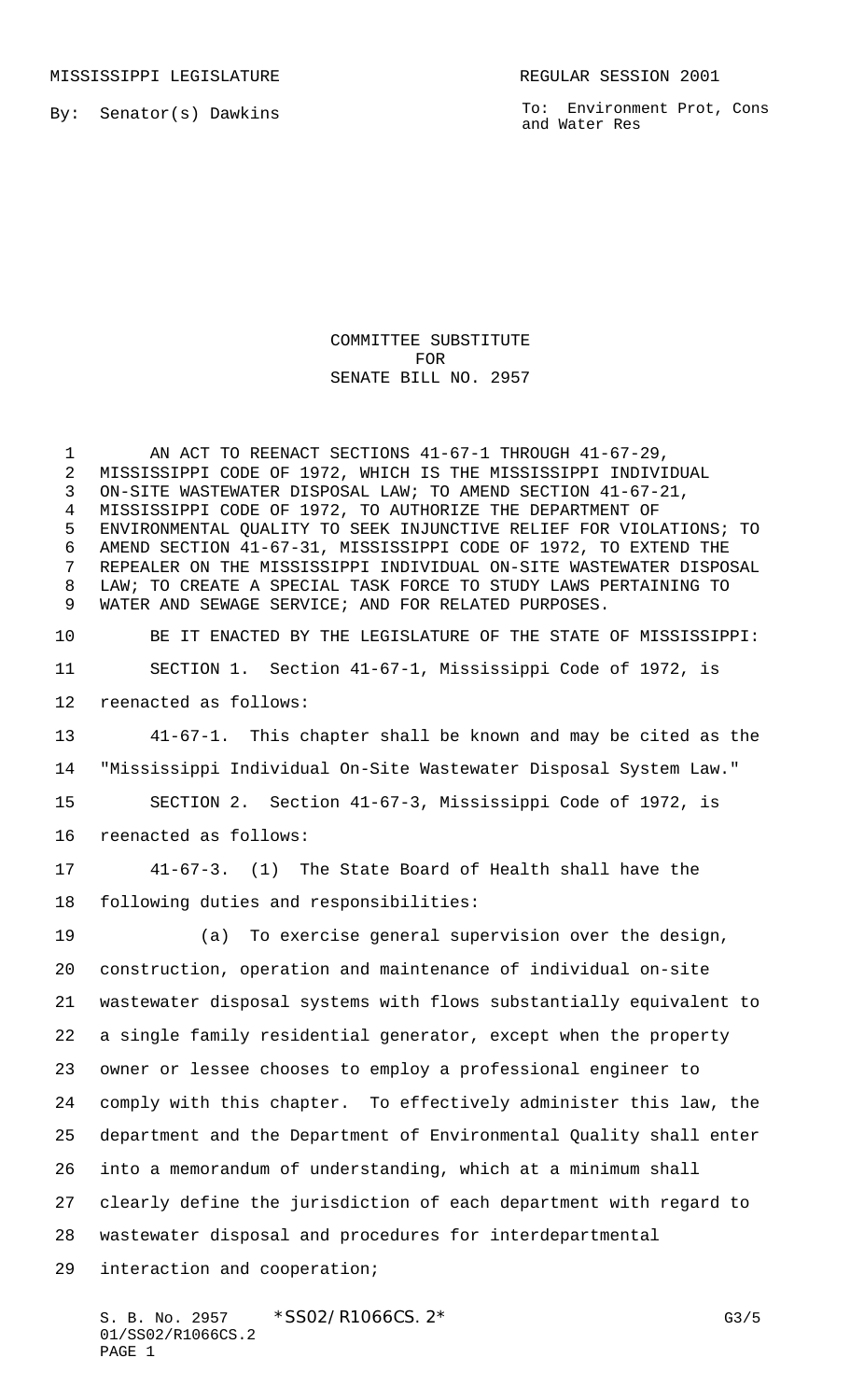(b) To adopt, modify, repeal and promulgate rules and regulations, after due notice and hearing, and where not otherwise prohibited by federal or state law, to make exceptions to, to grant exemptions from and to enforce rules and regulations implementing or effectuating the duties of the board under this chapter to protect the public health. The board may grant variances from rules and regulations adopted under this chapter, including requirements for buffer zones, or from setbacks required under Section 41-67-7 where the granting of a variance shall not subject the public to unreasonable health risks or jeopardize environmental resources;

 (c) To provide or deny certification for persons engaging in the business of the design, construction or installation of individual on-site wastewater disposal systems and persons engaging in the removal and disposal of the sludge and liquid waste from those systems;

 (d) To suspend or revoke certifications issued to persons engaging in the business of the design, construction or installation of individual on-site wastewater disposal systems or persons engaging in the removal and disposal of the sludge and liquid waste from those systems, when it is determined the person has violated this chapter or applicable rules and regulations; and

 (e) To require the submission of information deemed necessary by the department to determine the suitability of individual lots for individual on-site wastewater disposal systems.

S. B. No. 2957 \* SS02/R1066CS. 2\* 01/SS02/R1066CS.2 PAGE 2 (2) Nothing in this chapter shall preclude a professional engineer from providing services relating to the design, construction or installation of an individual on-site wastewater disposal system to comply with this chapter. Except as otherwise required by subsection (4) of this section or Section 41-67-8, a professional engineer shall notify the department in writing of those services being provided. If a professional engineer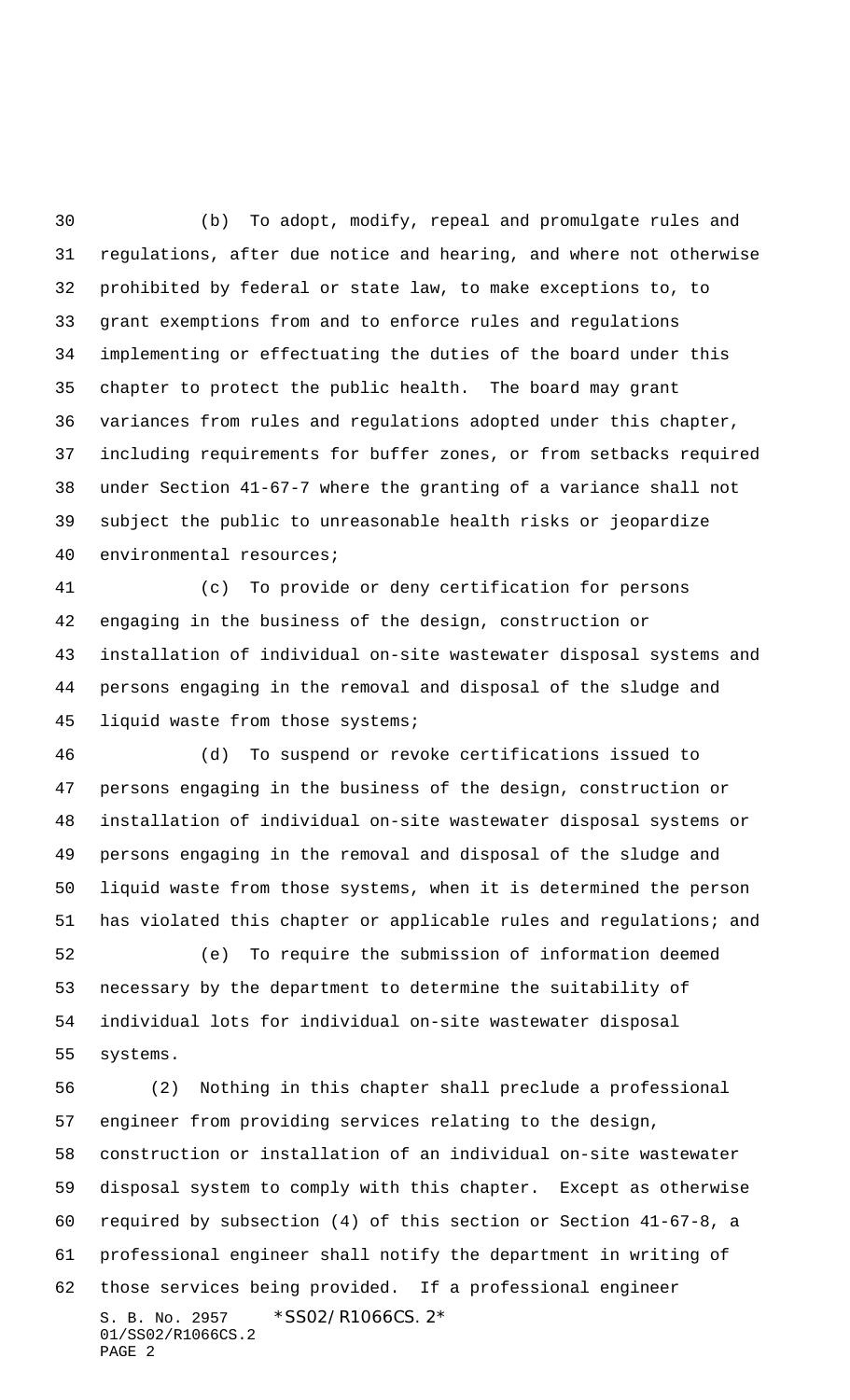designs, constructs or installs or directly supervises the construction or installation of a design-based individual on-site wastewater disposal system consistent with this chapter and stamps the appropriate documentation with that professional engineer's seal, the department shall approve the design, construction or installation of the system, if requested. Professional engineers engaging in the design, construction or installation of individual on-site wastewater disposal systems shall not require certification under this chapter.

 (3) To assure the effective and efficient administration of this chapter, the board shall adopt rules governing the design, construction or installation, operation and maintenance of individual on-site wastewater disposal systems, including rules concerning the:

 (a) Review and approval of individual on-site wastewater disposal systems in accordance with Section 41-67-6;

 (b) Certification of installers of individual on-site wastewater disposal systems and persons engaging in the removal 81 and disposal of the sludge and liquid waste from those systems; and

 (c) Registration and requirements for testing and listing of manufacturers of aerobic treatment systems.

 (4) In addition, the board shall adopt rules establishing performance standards for individual on-site wastewater disposal systems for single family residential generators and rules concerning the operation and maintenance of individual on-site wastewater disposal systems designed to meet those standards. The performance standards shall be consistent with the federal Clean Water Act, maintaining the wastes on the property of the generator except as authorized under Section 41-67-8, and protection of the public health. Rules for the operation and maintenance of individual on-site wastewater disposal systems designed to meet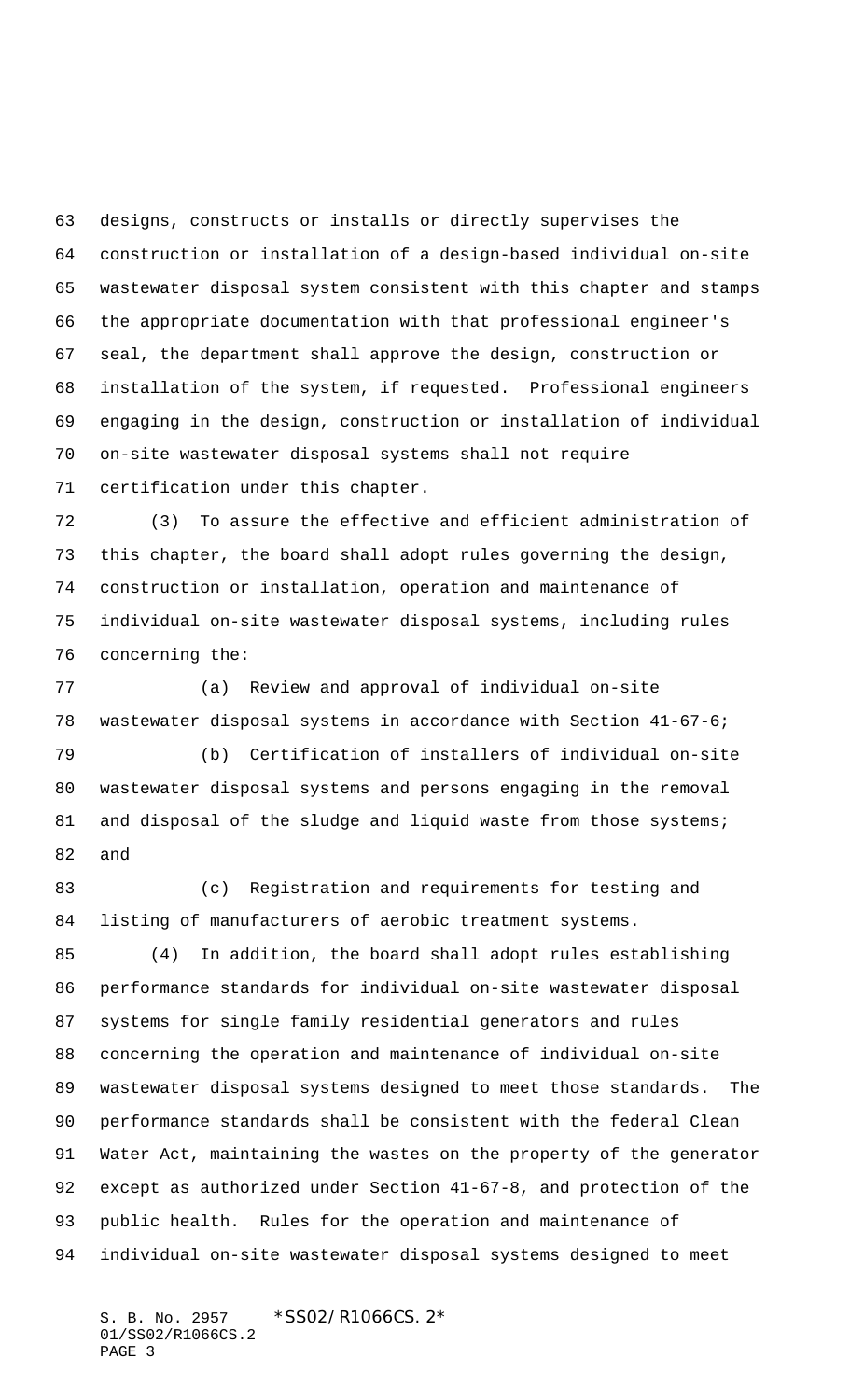performance standards shall include rules concerning the

following:

 (a) A standard application form and requirements for 98 supporting documentation;

99 (b) Application review;

 (c) Approval or denial of authorization for proposed 101 systems;

 (d) Requirements, as deemed appropriate by the board, for annual renewal of authorization;

 (e) Enforcement of the requirements and conditions of authorization; and

 (f) Inspection, monitoring, sampling and reporting on the performance of the system.

 Any system proposed for authorization in accordance with performance standards must be designed and certified by a professional engineer and must be authorized by the board before installation. Appeals from a final decision of the board regarding the authorization of an individual on-site wastewater disposal system based upon performance standards shall be taken using a procedure substantially equivalent to the procedure specified for hospital licenses in Chapter 9 of Title 41.

 (5) To the extent practicable, all rules and regulations adopted under this chapter shall give maximum flexibility to persons installing individual on-site wastewater disposal systems and a maximum number of options consistent with the federal Clean Water Act, consistent with maintaining the wastes on the property of the generator except as authorized under Section 41-67-8, and consistent with protection of the public health. In addition, all rules and regulations, to the extent practicable, shall encourage the use of economically feasible systems, including alternative techniques and technologies for individual on-site wastewater disposal.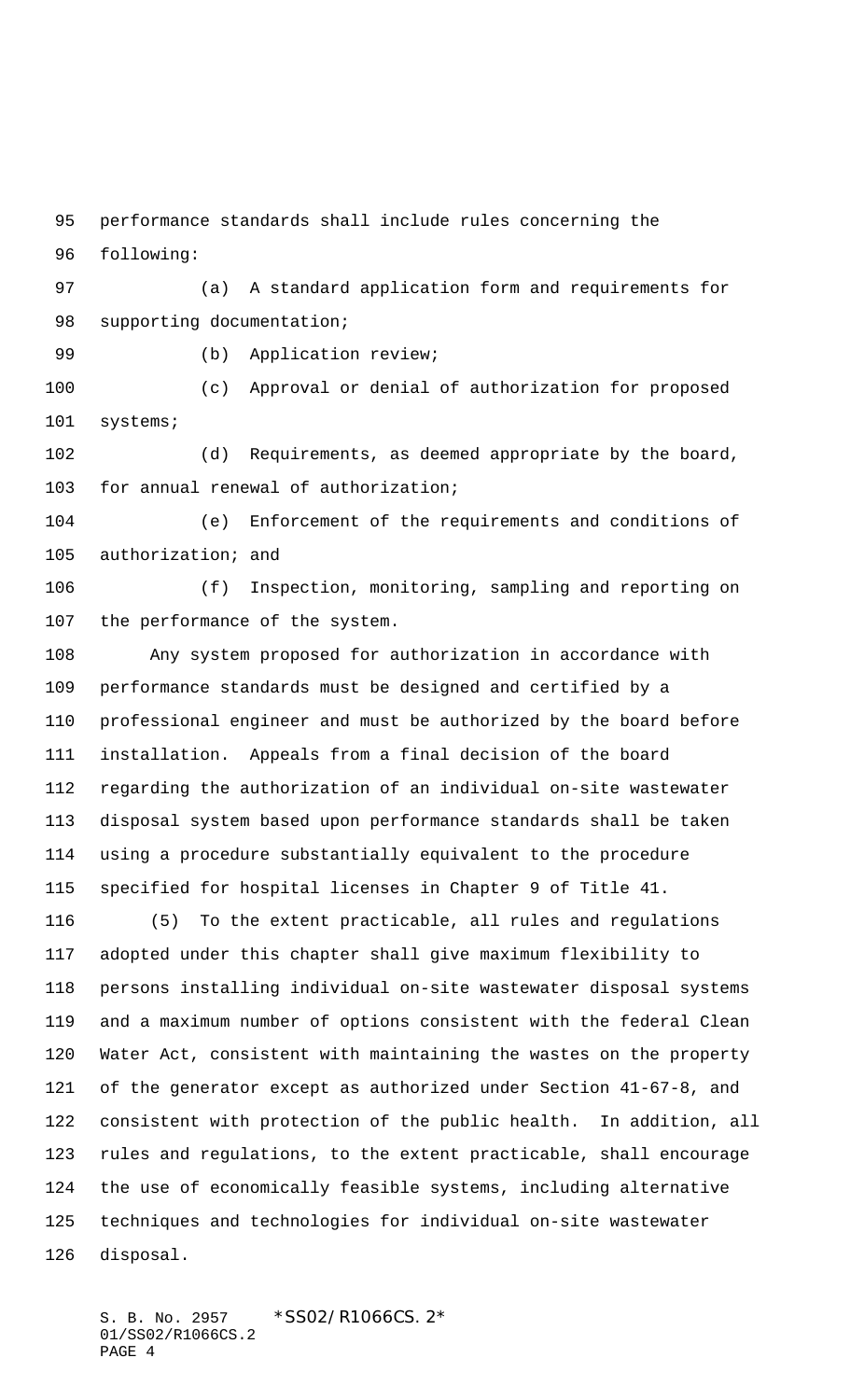(6) All regulations shall be applied uniformly in all areas of the state and shall take into consideration and make provision for different types of soil in the state when performing soil and site evaluations.

 SECTION 3. Section 41-67-4, Mississippi Code of 1972, is reenacted as follows:

 41-67-4. (1) The Commission on Environmental Quality shall determine the feasibility of establishing community sewerage systems upon the submission by the developer of a preliminary design and feasibility study prepared by a professional engineer. The developer may request and obtain a hearing before the commission if the developer is dissatisfied with the commission's determination of feasibility. The determination that a sewerage system must be established shall be made without regard to whether the establishment of a sewerage system is authorized by law or is subject to approval by one or more state or local government or public bodies.

 (2) Where residential subdivisions are proposed which are composed of fewer than thirty-five (35) building sites, and no system of sanitary sewers is available to which collection sewers may be feasibly connected, the board may waive the requirement for a feasibility study. If the feasibility study is waived, all sites within the subdivision shall be approved, if a certified installer attests that each site can be adequately served by an individual on-site wastewater disposal system.

 (3) No feasibility study or community sewerage system shall be required for subdivisions designed, laid out, platted or partially constructed before July 1, 1988, or for any subdivision that was platted and recorded during the period from July 1, 1995 through June 30, 1996.

 SECTION 4. Section 41-67-5, Mississippi Code of 1972, is reenacted as follows: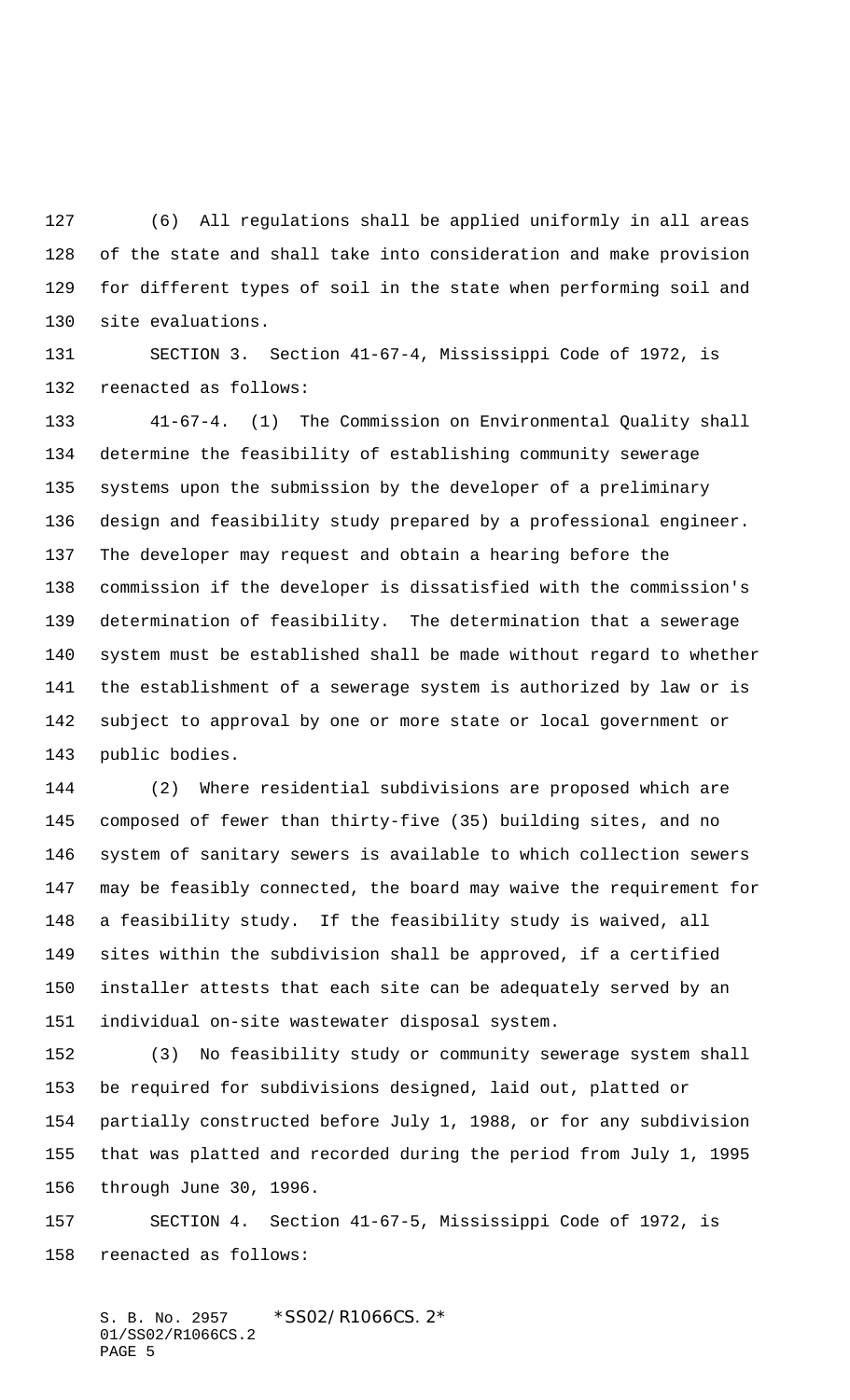41-67-5. (1) No owner, lessee or developer shall construct or place any mobile, modular or permanently constructed residence, building or facility, which may require the installation of an individual on-site wastewater disposal system, without having first submitted a notice of intent to the department. Upon receipt of a notice of intent, the department shall provide the owner, lessee or developer with complete information on individual on-site wastewater disposal systems, including but not limited to applicable rules and regulations regarding the design, construction, installation, operation and maintenance of individual on-site wastewater disposal systems and known requirements of lending institutions for approval of the systems.

 (2) No new permanent water service connection shall be provided to any mobile, modular or permanently constructed residence, building or facility unless the owner, lessee or developer shows proof of the submission of the notice of intent required by this section.

 SECTION 5. Section 41-67-6, Mississippi Code of 1972, is reenacted as follows:

S. B. No. 2957 \* SS02/R1066CS. 2\* 01/SS02/R1066CS.2 PAGE 6 41-67-6. (1) Within five (5) working days following receipt of the notice of intent and plot plan by an owner, lessee or developer of any lot or tract of land, the department shall conduct a soil and site evaluation, except in cases where a professional engineer provides services relating to the design, construction or installation of an individual on-site wastewater disposal system to comply with this chapter. Within ten (10) additional working days, the department shall make recommendations to the owner, lessee or developer of the type or types of individual on-site wastewater disposal systems suitable for installation on the lot or tract, unless there are conditions requiring further investigation that are revealed in the initial evaluation. In making recommendations on the type or types of individual on-site wastewater disposal systems suitable for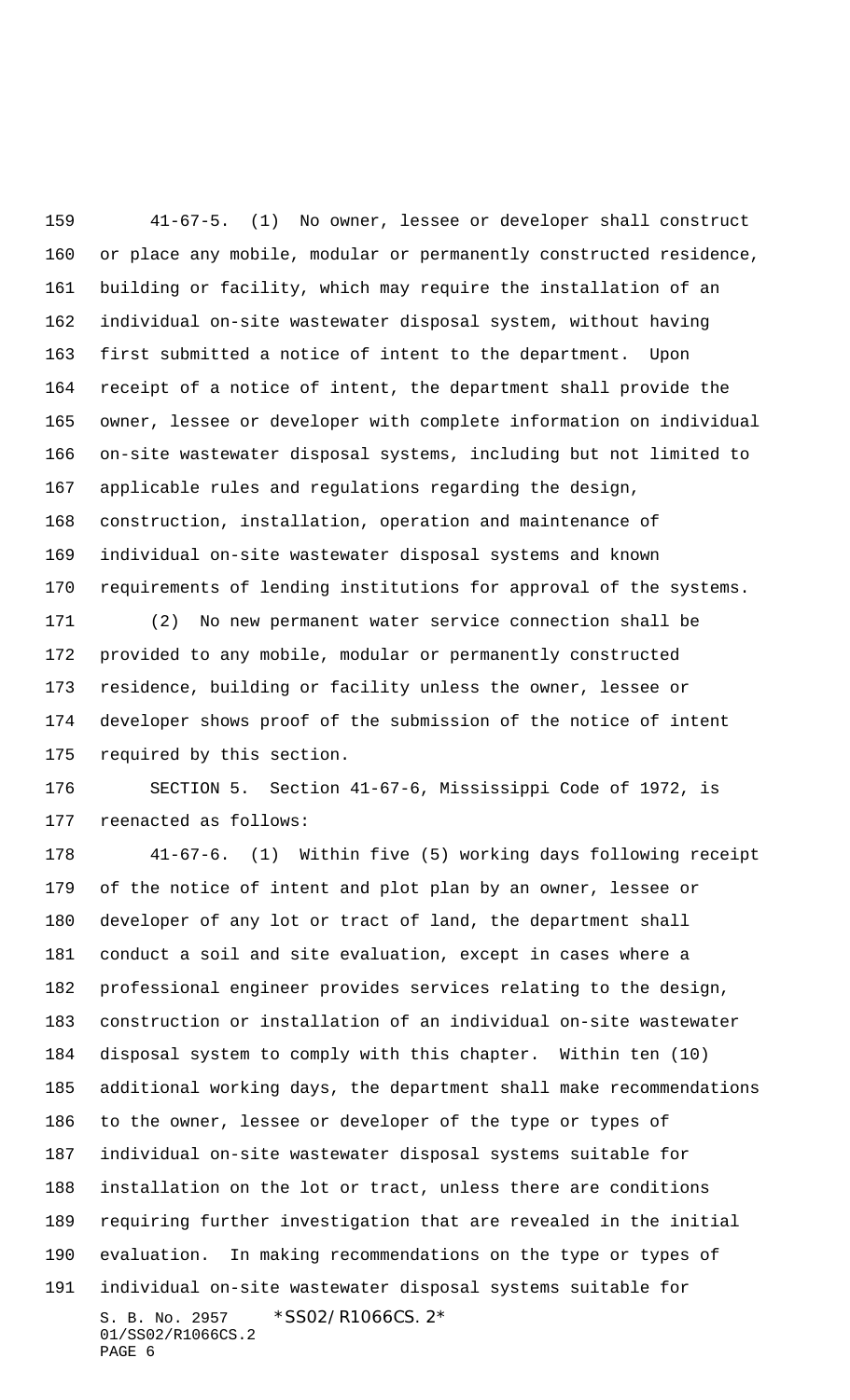S. B. No. 2957 \*SS02/R1066CS. 2\* 01/SS02/R1066CS.2 PAGE 7 installation on a lot or tract, personnel of the department shall use best professional judgment based on rules and regulations adopted by the board, considering the type or types of systems which are installed and functioning on lots or tracts near the subject lot or tract. If existing systems in the surrounding area function properly, systems of that same type shall be approved. To the extent practicable, the recommendations shall give the owner, lessee or developer maximum flexibility and a maximum number of options consistent with the federal Clean Water Act, consistent with maintaining the wastes on the property of the generator except as authorized under Section 41-67-8, and consistent with protection of the public health. The system or systems recommended shall be environmentally sound and cost-effective. The department or a professional engineer shall provide complete information, including all applicable requirements and regulations on all systems recommended. The owner, lessee or developer shall have the right to choose among systems. The department shall provide the owner, lessee or developer with a form that specifies all types of individual on-site wastewater disposal systems that are suitable for installation on the lot or tract and lists all installers of those systems that are certified by the department. Approval of the design, construction or installation of an individual on-site wastewater disposal system by the department is not required. If any property owner, lessee or the owner's or lessee's lending institution requests the department to approve the design, construction or installation of any system on the owner's or lessee's property, the department shall approve the design, construction or installation of that system, as requested, if the system is designed, constructed and installed, as the case may be, in accordance with the rules and regulations of the board. The department shall not approve any individual on-site wastewater disposal system that has a direct or point source discharge,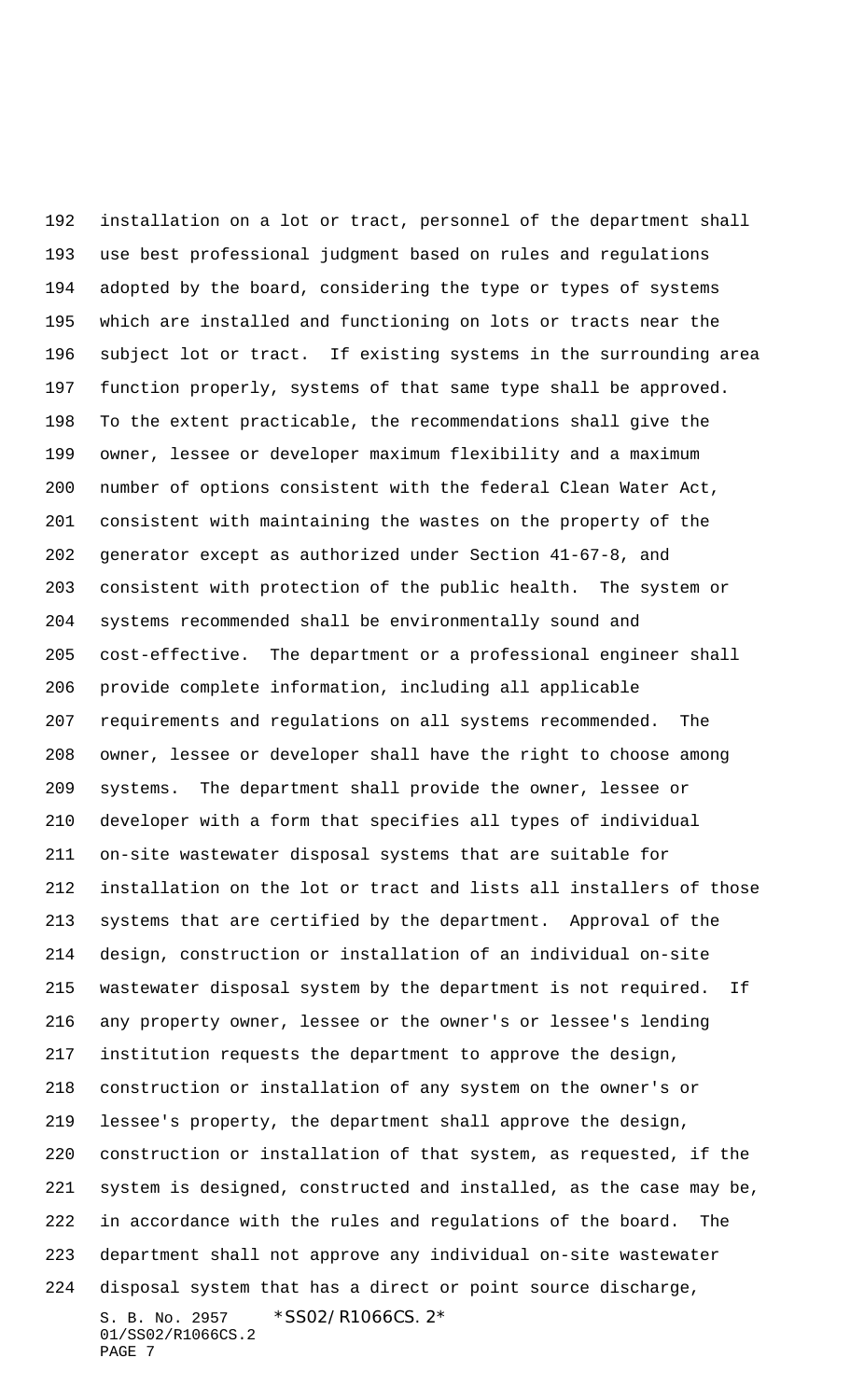unless the Permit Board has issued a permit for that system under Section 41-67-8.

 (2) Evaluations and recommendations for a subdivision shall not be subject to the time constraints in this section.

 (3) If the department has been requested to approve the design, construction or installation of an individual on-site wastewater disposal system, an installer may not begin the design, construction or installation of the individual on-site wastewater disposal system, unless the installer notifies the department of the date on which the installer plans to begin work on the system.

 (4) A person may not design, construct or install, or cause to be designed, constructed or installed an individual on-site wastewater disposal system that does not comply with this chapter and rules and regulations of the board.

 (5) Any person who installs an individual on-site wastewater disposal system shall sign and file with the department an affidavit that the system was installed in compliance with all requirements and regulations applicable to that type of system. If any person or contractor fails to comply with all requirements and regulations in the installation of the system, the board, after due notice and hearing, may levy an administrative fine not to exceed One Thousand Dollars (\$1,000.00).

 (6) Any provisions of this chapter regarding the department's approval of the design, construction and installation of an individual on-site wastewater disposal system shall not apply to a residence, building or facility that is located on a land tract that is two (2) acres or larger.

 SECTION 6. Section 41-67-7, Mississippi Code of 1972, is reenacted as follows:

 41-67-7. Individual on-site wastewater disposal systems shall be considered acceptable on lots in areas or subdivisions where prior to the sale of the lots, the following requirements

are met: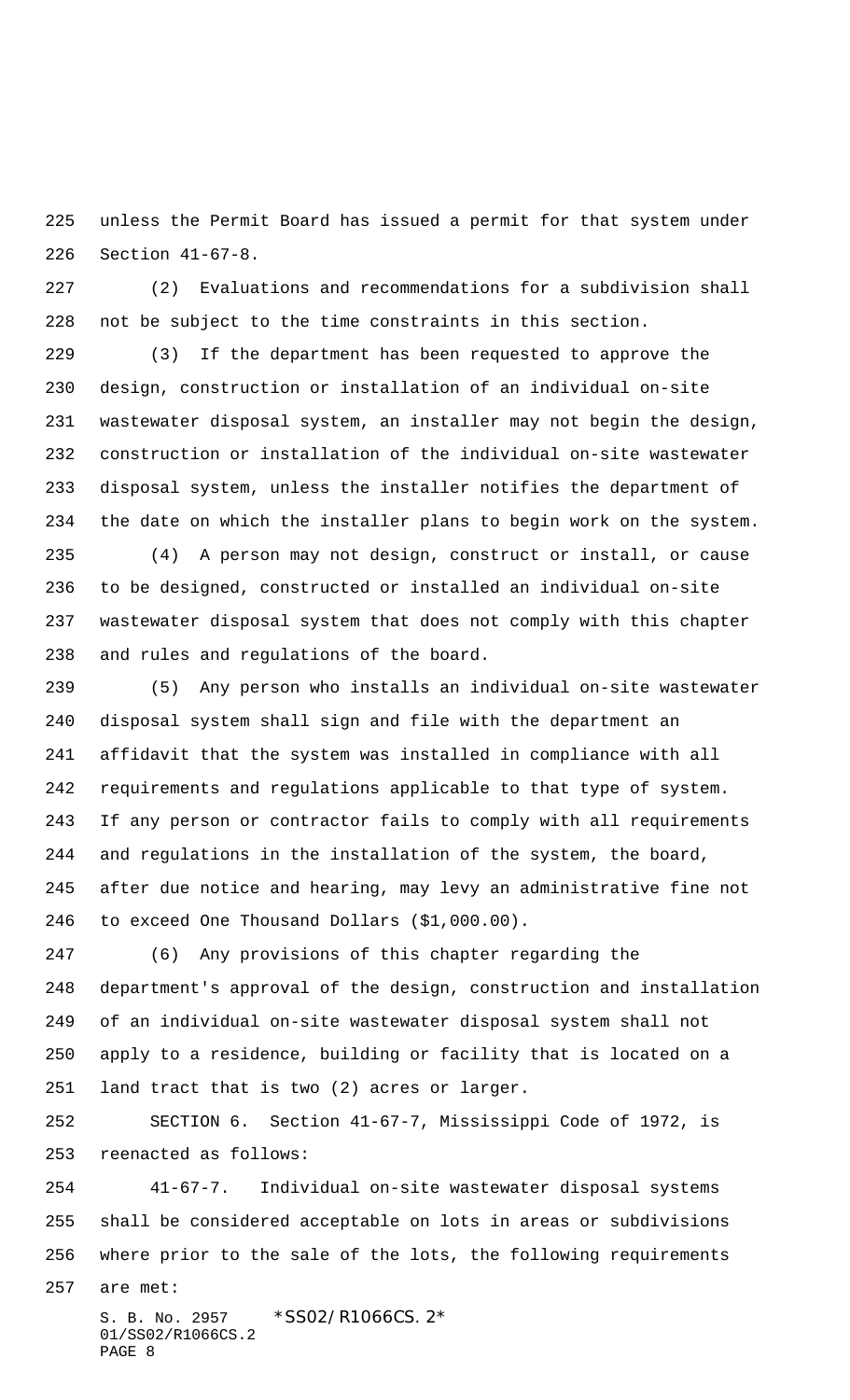(1) Individual on-site wastewater disposal systems with underground absorption fields shall be considered acceptable, provided the following requirements are met: (a) Sewers are not available or feasible; (b) The existing disposal systems in the area are functioning satisfactorily; (c) Soil types, soil texture, seasonal water tables and other limiting factors are satisfactory for underground absorption; and (d) Any private water supply is located at a higher elevation and at least fifty (50) feet from the individual on-site wastewater disposal system and at least one hundred (100) feet from the disposal field of the system. (2) Except for systems utilizing underground absorption, alternative individual on-site wastewater disposal systems shall be considered acceptable, provided the following requirements are met: (a) Sewers are not available or feasible; (b) The systems meet applicable water quality requirements of the federal Clean Water Act and also requirements 278 of the board and department; and (c) Any discharge is confined within the boundaries of the property of the generator except as authorized under Section 41-67-8. SECTION 7. Section 41-67-9, Mississippi Code of 1972, is reenacted as follows: 41-67-9. (1) Existing individual on-site wastewater disposal systems shall be considered acceptable, provided the following requirements are met: (a) The lot is located in an area or subdivision where individual on-site wastewater disposal systems are considered acceptable under this chapter;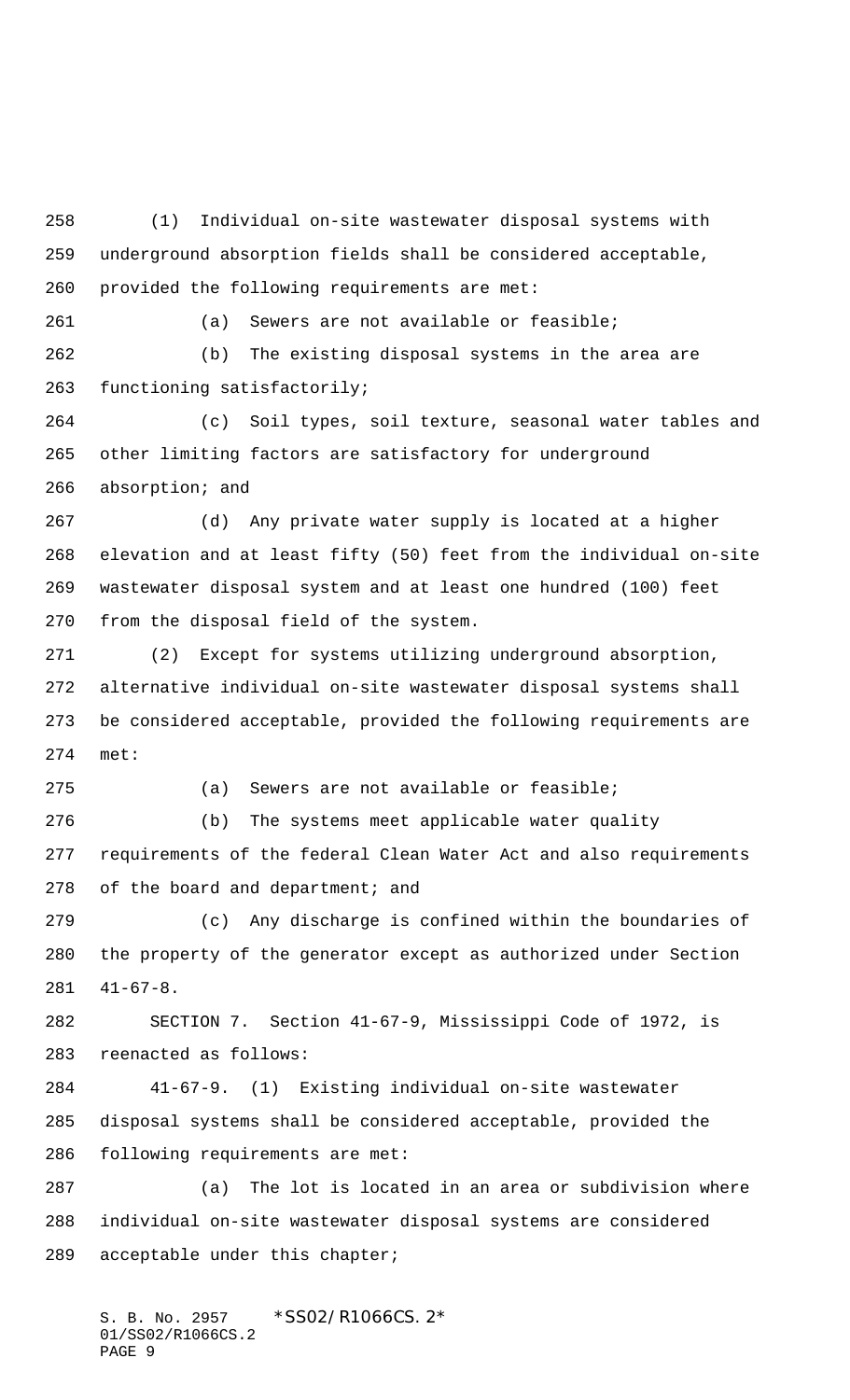(b) The residence, building or facility has previously been occupied for a period of time deemed by the department necessary to determine the functioning capability of the individual on-site wastewater disposal system;

 (c) The system is functioning properly with no evidence that any insufficiently treated effluent is or has been seeping to the surface of the ground and any discharge of treated effluent is confined within the boundaries of the property of the generator except as authorized under Section 41-67-8; and

 (d) If a private water supply well is present, the well is located at a higher elevation than the disposal system and is protected from surface contamination by a concrete slab of a thickness of at least four (4) inches extending at least two (2) feet in all directions from the well casing.

 (2) If an existing residential individual on-site wastewater disposal system is malfunctioning, the system should be replaced, where possible, with a system meeting all requirements of this chapter and rules and regulations of the board. If replacement of the existing system is not possible, the existing system shall be repaired to reduce the volume of effluent, to adequately treat the effluent and to the greatest extent possible, to confine the discharge to the property of the generator except as authorized under Section 41-67-8. If repairs are made to significantly upgrade the existing individual on-site wastewater disposal system, the department shall approve the system, if requested. SECTION 8. Section 41-67-11, Mississippi Code of 1972, is reenacted as follows:

 41-67-11. (1) Temporary individual on-site wastewater disposal systems may be approved in otherwise unapprovable areas only after a contract has been awarded for the construction of municipal or community sewers that upon completion will adequately serve the property. Temporary individual on-site wastewater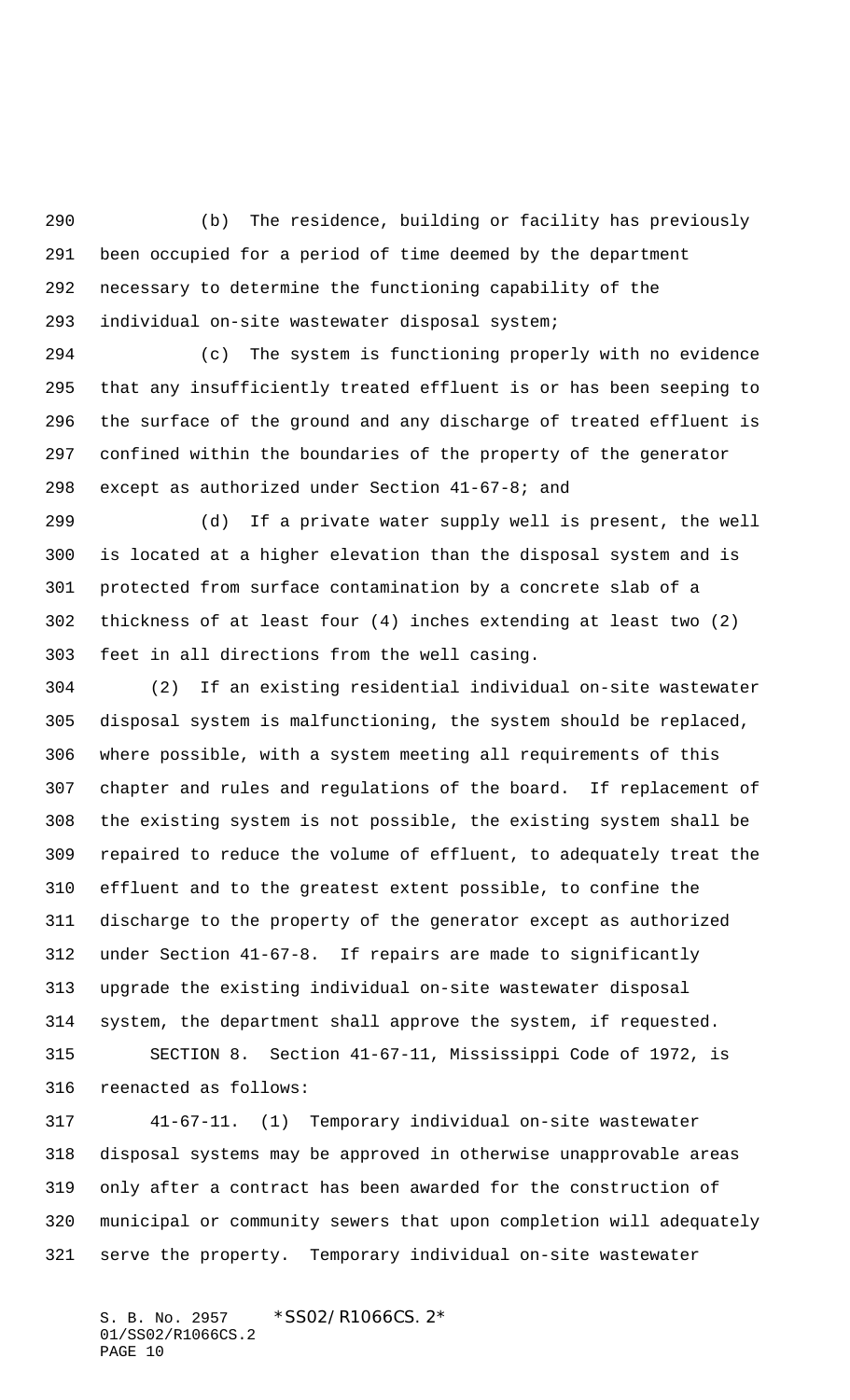disposal systems shall only be approved under the following conditions:

 (a) When the municipal or community sewers shall not be completed and available for use within six (6) months, a complete individual on-site wastewater disposal system complying with all requirements of the board may be installed. Upon completion of the sewer construction all systems shall be abandoned and all residences, buildings or facilities connected to the sewer.

 (b) When the public sewers shall be available and ready for use within a period not to exceed six (6) months, or where a minor extension is to be made to a municipal system by the municipality and no contract is to be awarded, an individual on-site wastewater disposal system with a minimum capacity of three hundred (300) gallons and at least sixty percent (60%) of the required disposal field may be installed. The board shall not approve a temporary system under this subsection unless the professional engineer designing the sewer system has certified to the board in writing that the public sewer or extension shall be completed within six (6) months, and the owner of the temporary system has certified in writing that connection to the public sewer shall be made as soon as it becomes available.

 (2) The board may approve the installation of sewage holding tanks in districts created under Sections 19-5-151 through 19-5-207 for the purpose of providing sewage services. The district shall be required to maintain or provide for the maintenance of those holding tanks. The board shall require that residences be connected to a municipal or community sewage system when that system is available and ready to use.

 SECTION 9. Section 41-67-12, Mississippi Code of 1972, is reenacted as follows:

 41-67-12. (1) The department shall assess fees in the following amounts for the following purposes: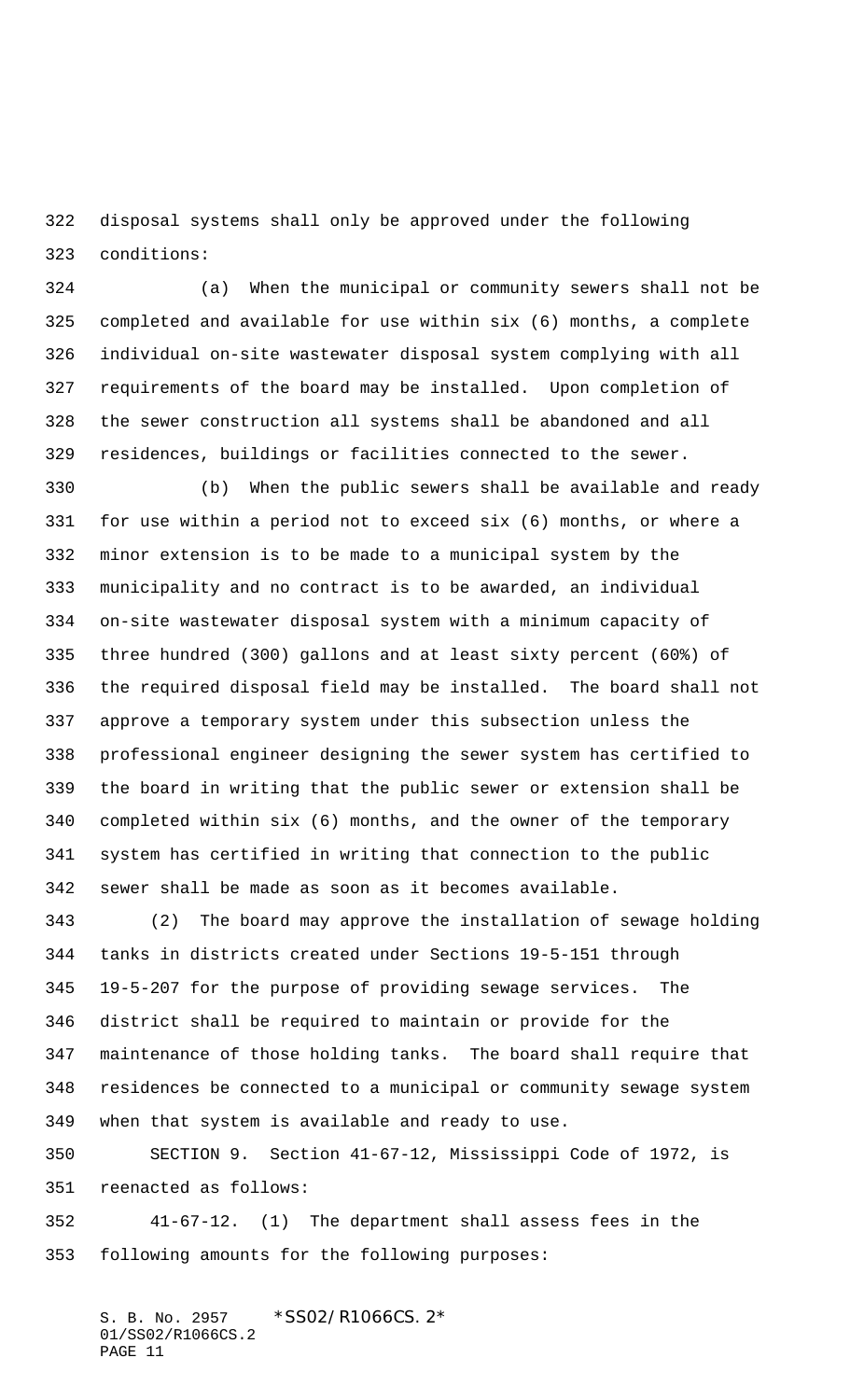(a) A fee of Fifty Dollars (\$50.00) shall be levied for soil and site evaluation and recommendation of individual on-site wastewater disposal systems.

 (b) A fee of Fifty Dollars (\$50.00) shall be levied annually for the certification of installers and persons engaging in the removal and disposal of the sludge and liquid wastes from individual on-site wastewater disposal systems.

 (c) A fee of One Hundred Dollars (\$100.00) shall be levied annually for the registration of manufacturers.

 (2) In the discretion of the board, a person shall be liable for a penalty equal to one and one-half (1-1/2) times the amount of the fee due and payable for failure to pay the fee on or before the date due, plus any amount necessary to reimburse the cost of collection.

 (3) The fee authorized under this section shall not be assessed for any system operated by state agencies or institutions, including without limitation, foster homes licensed by the State Department of Human Services. The fee authorized under this section shall not be charged again after payment of the initial fee for any system that has been installed in accordance with this chapter, within a period of twenty-four (24) months following the date that the system was originally installed. SECTION 10. Section 41-67-15, Mississippi Code of 1972, is

reenacted as follows:

 41-67-15. Nothing in this chapter shall limit the authority of a municipality or board of supervisors to adopt similar ordinances which may be, in whole or in part, more restrictive than this chapter, and in those cases the more restrictive ordinances will govern.

 SECTION 11. Section 41-67-16, Mississippi Code of 1972, is reenacted as follows:

S. B. No. 2957 \*SS02/R1066CS. 2\* 01/SS02/R1066CS.2 PAGE 12 41-67-16. (1) Before January 1, 1997, the department shall conduct a study of all individual on-site wastewater disposal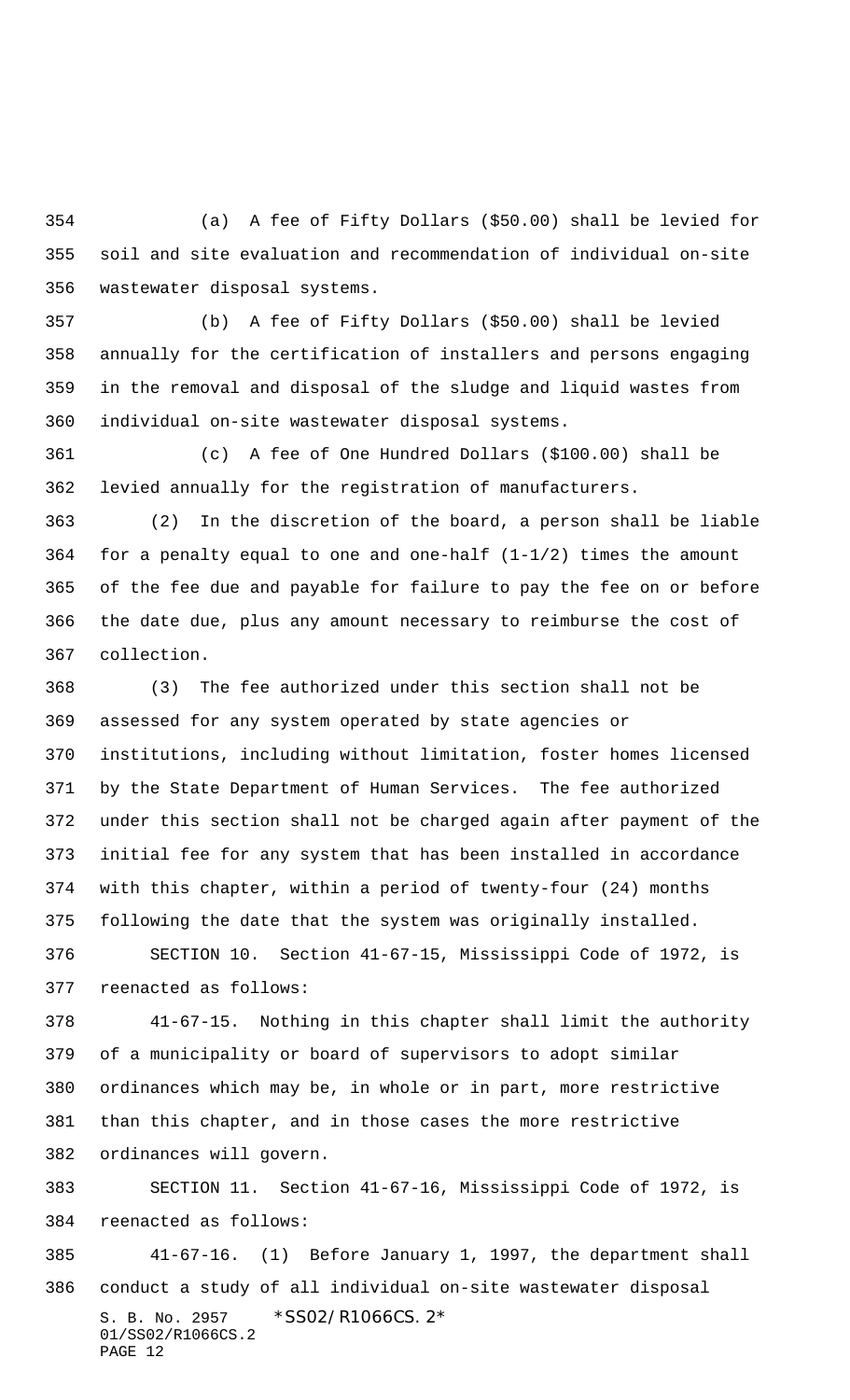systems currently being recommended for use in the state to determine the suitability of using those systems on lots or tracts in areas of the state given the various soil types and classifications. In conducting the study, the department shall consider the type of system, lot size, effluent quality and other recommended limitations which should be placed on the use of each system.

 (2) The department shall prepare and submit a report to the Governor and the Legislature describing the results of its study. SECTION 12. Section 41-67-19, Mississippi Code of 1972, is reenacted as follows:

 41-67-19. Each authorized agent of the department implementing this chapter shall demonstrate to the department's satisfaction that the person:

 (a) Is competent to review and provide any requested approval of design, construction and installation of individual on-site wastewater disposal systems, as well as the operation, repair or maintenance of those systems, to make soil permeability tests or soil and site evaluations, and to conduct inspections of individual on-site wastewater disposal systems in accordance with this chapter and rules and regulations adopted under this chapter; and

 (b) Has successfully completed the installer certification training program provided by the department.

 SECTION 13. Section 41-67-21, Mississippi Code of 1972, is amended as follows:

 41-67-21. (1) The board or the department may order a property owner or lessee to repair a malfunctioning individual on-site wastewater disposal system on the owner's or lessee's property before the thirtieth day after the date on which the owner or lessee is notified by the department of the 418 malfunctioning system. If the malfunctioning system presents an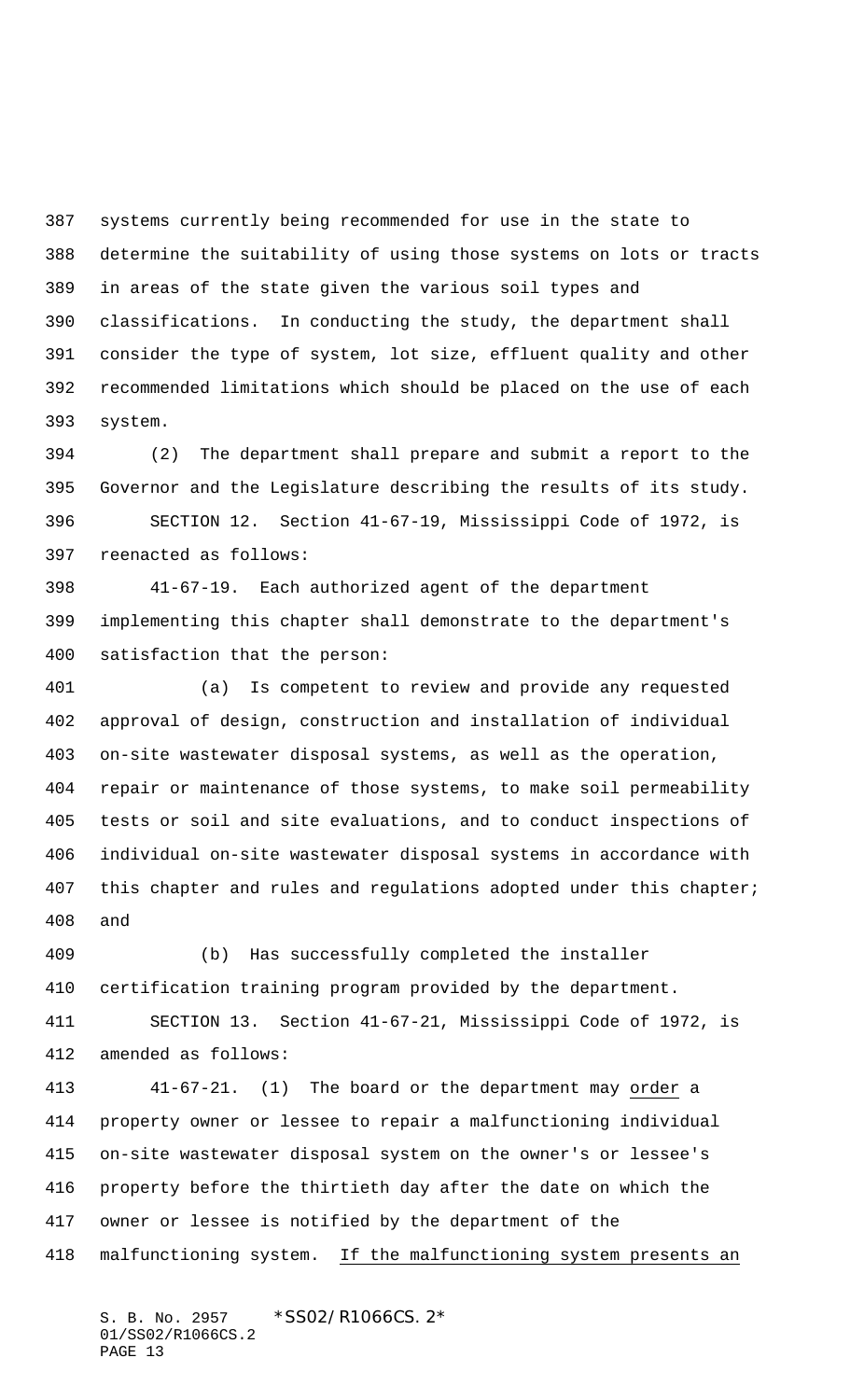immediate health hazard, the board or the department may order the

system to be repaired or shut down in less than thirty (30) days.

 (2) The property owner or lessee shall take adequate measures as soon as practicable to abate an immediate health hazard.

 (3) The property owner or lessee may be assessed a civil penalty not to exceed Five Dollars (\$5.00) for each day the individual on-site wastewater disposal system remains unrepaired after the thirty-day period specified in subsection (1) of this section.

 (4) The board may assess the property owner or lessee of an individual on-site wastewater disposal system authorized pursuant to Section 41-67-3(4) a civil penalty not to exceed Fifty Dollars (\$50.00) for each day the system fails to meet the performance standards of that system after the thirty-day period specified in subsection (1) of this section.

 (5) All penalties collected by the board under this section shall be deposited in the State General Fund.

 (6) Appeals from the imposition of civil penalty under this section may be taken as provided in Section 41-67-29.

 (7) In addition to the penalties provided in this section and any other available remedies, the board or department may seek mandatory or prohibitory injunctive relief to enforce this chapter, any rule or regulation or any order issued pursuant to

443 this chapter in the chancery court in which the property lies.

 SECTION 14. Section 41-67-23, Mississippi Code of 1972, is reenacted as follows:

S. B. No. 2957 \* SS02/R1066CS. 2\* 01/SS02/R1066CS.2 PAGE 14 41-67-23. The department or its authorized representative may enter onto property and make inspections of any individual on-site wastewater disposal system as necessary to ensure that the system is in compliance with this chapter and the rules adopted under this chapter. The department shall give reasonable notice to any property owner, lessee or occupant prior to entry onto the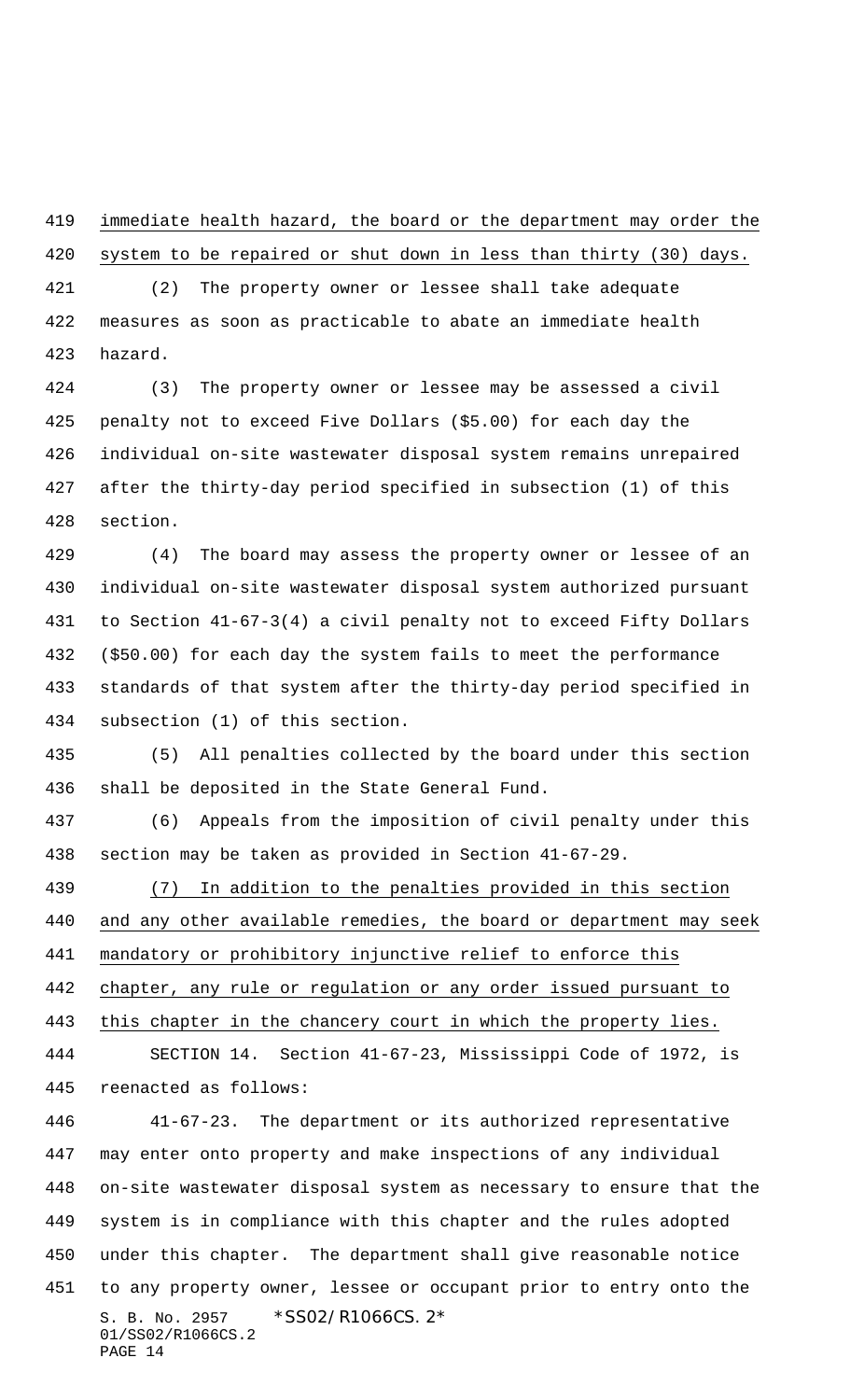property. The owner, lessee, owner's representative, or occupant of the property on which the system is located shall give the department or its authorized representative reasonable access to the property at reasonable times to make necessary inspections. SECTION 15. Section 41-67-25, Mississippi Code of 1972, is reenacted as follows:

 41-67-25. (1) A person may not operate as an installer in this state unless that person is certified by the board except any individual who installs an individual on-site wastewater disposal system on his own property or a professional engineer.

 (2) An installer of aerobic treatment plants or subsurface drip disposal systems must be a factory-trained and authorized representative. The manufacturer must furnish documentation to the department certifying the satisfactory completion of factory training and the establishment of the installer as an authorized manufacturer's representative.

 (3) The board shall issue a certification to an installer if the installer:

 (a) Completes an application form that complies with 471 this chapter and rules adopted under this chapter;

 (b) Satisfactorily completes the training program provided by the department; and

(c) Pays the annual certification fee.

 (4) Each installer shall furnish proof of certification to a property owner, lessee, the owner's representative or occupant of the property on which an individual on-site wastewater disposal system is to be designed, constructed, repaired or installed by that installer and to the department or its authorized representative, if requested.

 (5) The department shall provide for annual renewal of certifications.

S. B. No. 2957 \* SS02/R1066CS. 2\* 01/SS02/R1066CS.2 PAGE 15 (6) (a) An installer's certification may be suspended or revoked by the board after notice and hearing if the installer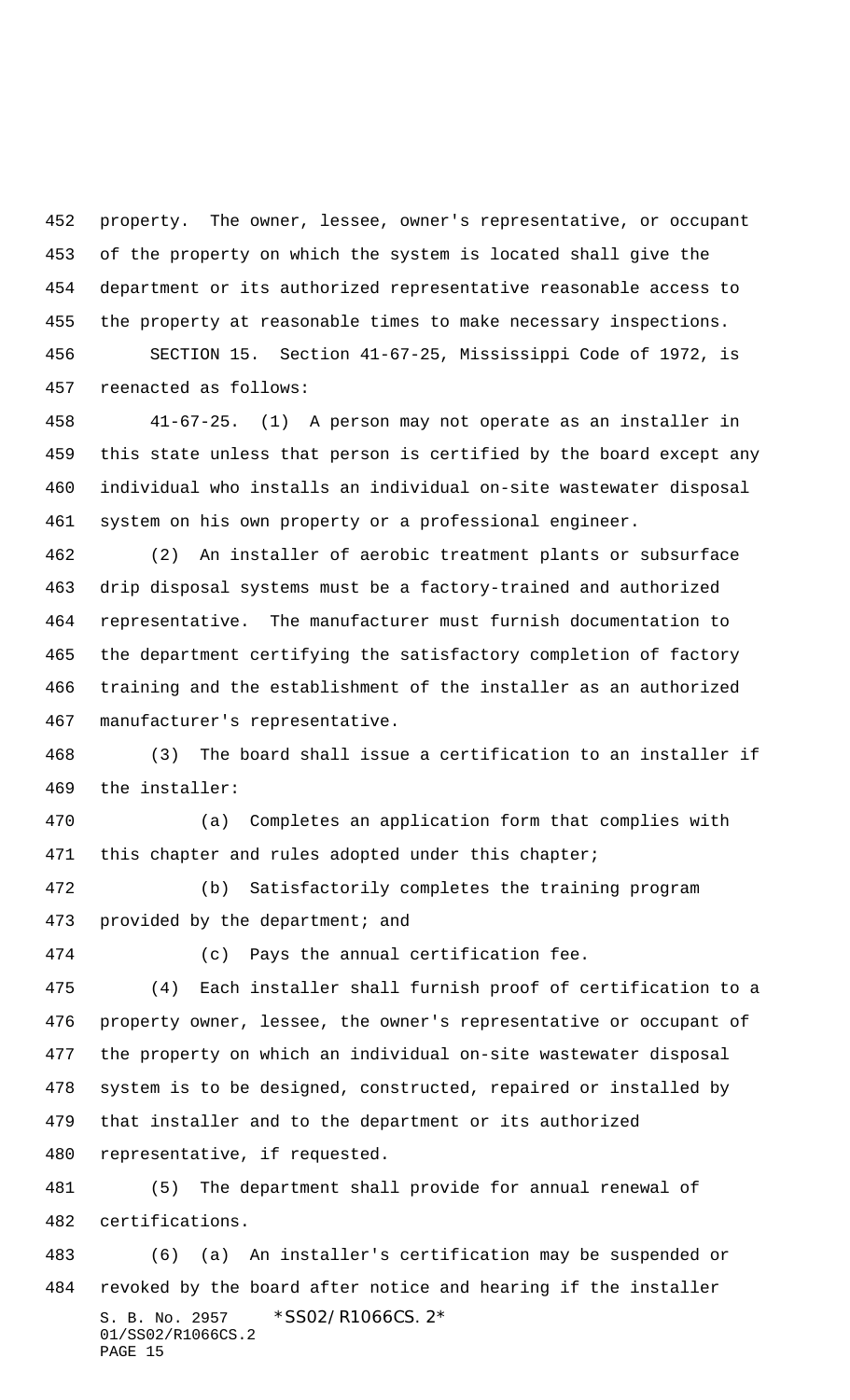violates this chapter or any rule or regulation adopted under this chapter.

 (b) The installer may appeal a suspension or revocation under this section as provided by law.

 (7) The department semiannually shall disseminate to the public an official list of certified installers and provide to county health departments a monthly update of the list.

 SECTION 16. Section 41-67-27, Mississippi Code of 1972, is reenacted as follows:

 41-67-27. It is unlawful for a manufacturer of an individual on-site wastewater disposal system to operate a business in or to do business in the State of Mississippi without holding a valid registration issued by the department.

 SECTION 17. Section 41-67-28, Mississippi Code of 1972, is reenacted as follows:

 41-67-28. (1) Except as otherwise provided in this chapter, any person who shall knowingly violate this chapter or any rule or regulation or written order of the board in pursuance thereof is, upon conviction, guilty of a misdemeanor and shall be punished as provided in Section 41-3-59.

 (2) Each day of a continuing violation is a separate violation.

 (3) (a) In addition to all other statutory and common law rights, remedies and defenses, any person who purchases an individual on-site wastewater disposal system and suffers any ascertainable loss of money or property, real or personal, may bring an action at law in the court having jurisdiction in the county in which the installer or manufacturer has the principal place of business, where the act allegedly occurred, to recover any loss of money or damages for the loss of any property resulting from any of the following:

 (i) Improper installation of an individual on-site wastewater disposal system due to faulty workmanship;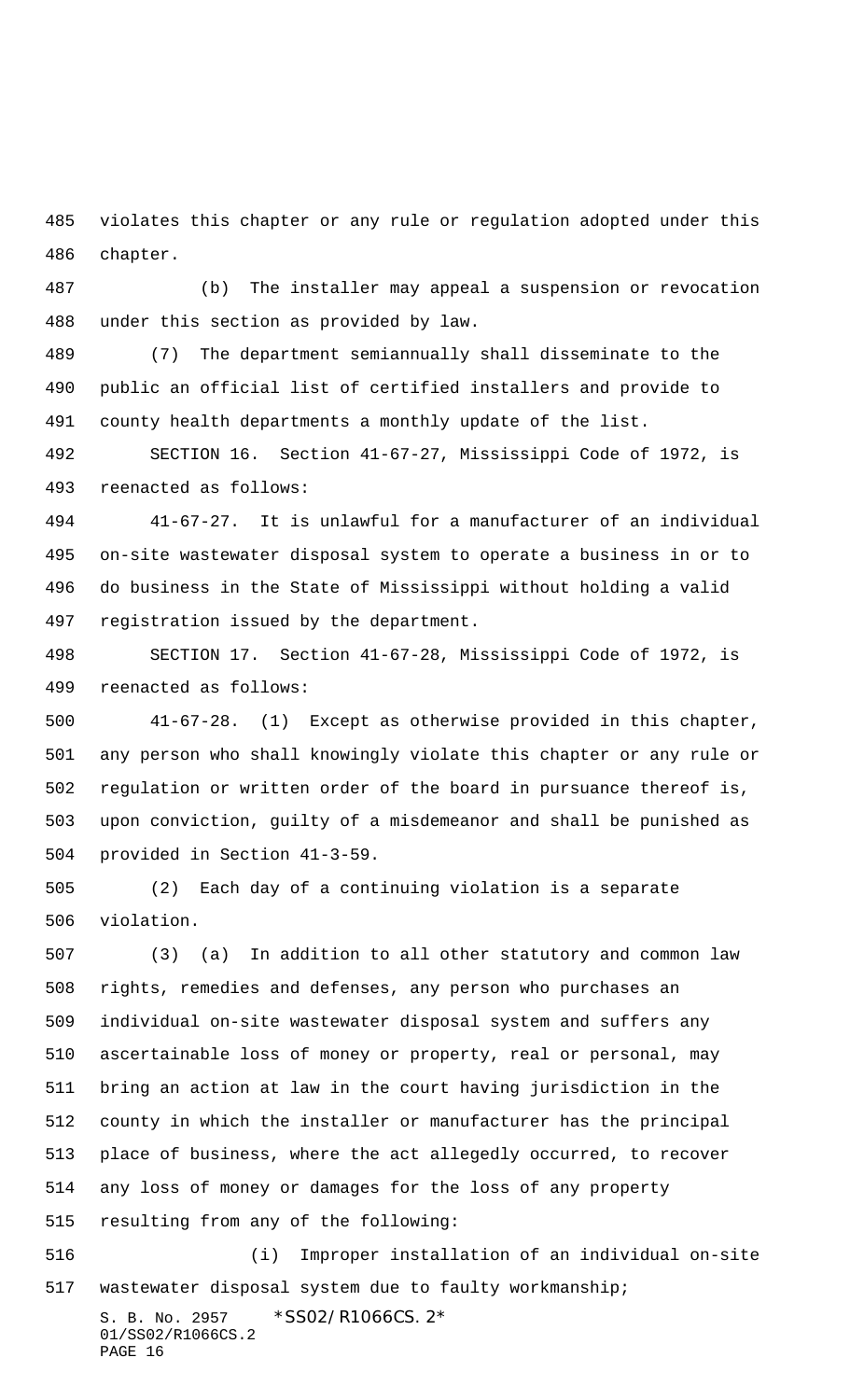(ii) Failure of an individual on-site wastewater disposal system to operate properly due to failure to install the system in accordance with any requirements of the manufacturer or in compliance with any rules and regulations of the board; or

 (iii) Failure of an individual on-site wastewater disposal system to operate properly due to defective design or construction.

 (b) Nothing in this chapter shall be construed to permit any class action or suit, but every private action must be maintained in the name of and for the sole use and benefit of the individual person.

 (4) A person who violates this chapter thereby causing a discharge off the property of the generator shall be liable to the party aggrieved or damaged by that violation for the actual damages and additional punitive damages equal to a maximum of twenty-five percent (25%) of the actual damages proven by the aggrieved party, to be taxed by the court where the suit is heard on an original action, by appeal or otherwise and recovered by a suit at law in any court of competent jurisdiction. In addition, the court may award the prevailing party reasonable attorneys fees and court costs. Before filing suit, the party aggrieved or damaged must give thirty (30) days' written notice of its intent to file suit to the alleged violator.

 SECTION 18. Section 41-67-29, Mississippi Code of 1972, is reenacted as follows:

S. B. No. 2957 \* SS02/R1066CS. 2\* 01/SS02/R1066CS.2 PAGE 17 41-67-29. Any person who is aggrieved by any final decision of the board may appeal that final decision to the chancery court of the county of the situs in whole or in part of the subject matter. The appellant shall give a cost bond with sufficient sureties, payable to the state in a sum to be fixed by the board or the court and to be filed with and approved by the clerk of the court. The aggrieved party may, within thirty (30) days following a final decision of the board, petition the chancery court for an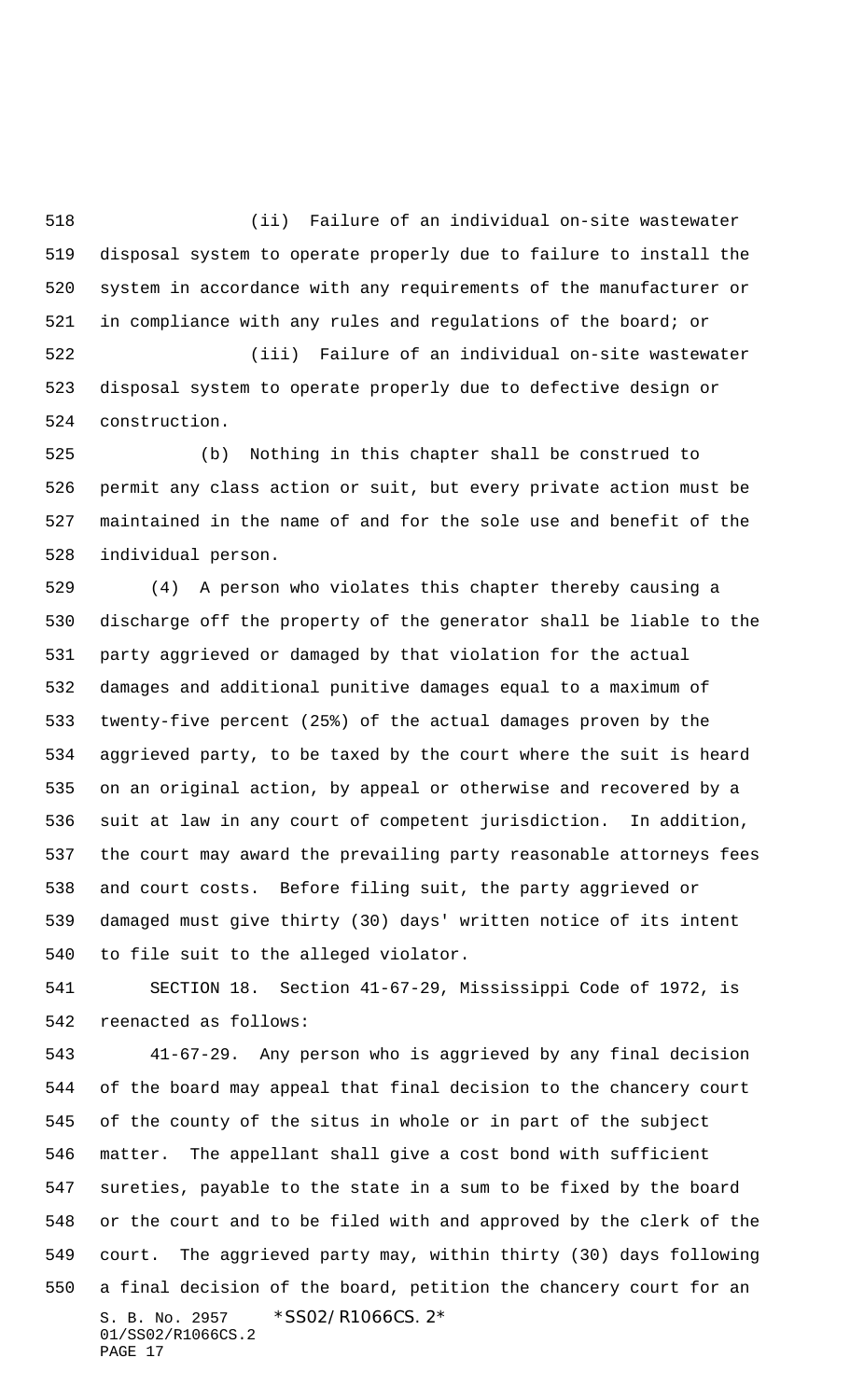appeal with supersedeas and the chancellor shall grant a hearing on the petition. Upon good cause shown the chancellor may grant the appeal with supersedeas. The appellant shall be required to post a bond with sufficient sureties according to law in an amount to be determined by the chancellor. The chancery court shall always be deemed open for hearing of appeals and the chancellor may hear the appeal in termtime or in vacation at any place in his district. The appeal shall have precedence over all civil cases, except election contests. The chancery court shall review all questions of law and of fact and may enter a final order or remand the matter to the board for appropriate action as may be indicated or necessary under the circumstances. Appeals may be taken from the chancery court to the Supreme Court in the manner as now required by law, but if a supersedeas is desired by the party appealing to the chancery court, that party may apply therefor to the chancellor, who shall award a writ of supersedeas, without additional bond, if in the chancellor's judgment material damage is not likely to result. If material damage is likely to result, the chancellor shall require a supersedeas bond as deemed proper, which shall be liable to the state for any damage.

 SECTION 19. Section 41-67-31, Mississippi Code of 1972, is amended as follows:

 41-67-31. Sections 41-67-1 through 41-67-29 shall stand repealed on July 1, 2002.

 SECTION 20. (1) There is created a special task force to study water and sewage utility services and the laws pertaining to the regulatory functions, responsibilities and oversight duties of the Department of Health, Department of Environmental Quality and Public Service Commission.

S. B. No. 2957 \*SS02/R1066CS. 2\* 01/SS02/R1066CS.2 PAGE 18 The task force shall consist of the following four (4) members of the Senate: the Chairman of the Senate Environmental Protection, Conservation and Water Resources Committee, or his designee; the Chairman of the Senate County Affairs Committee, or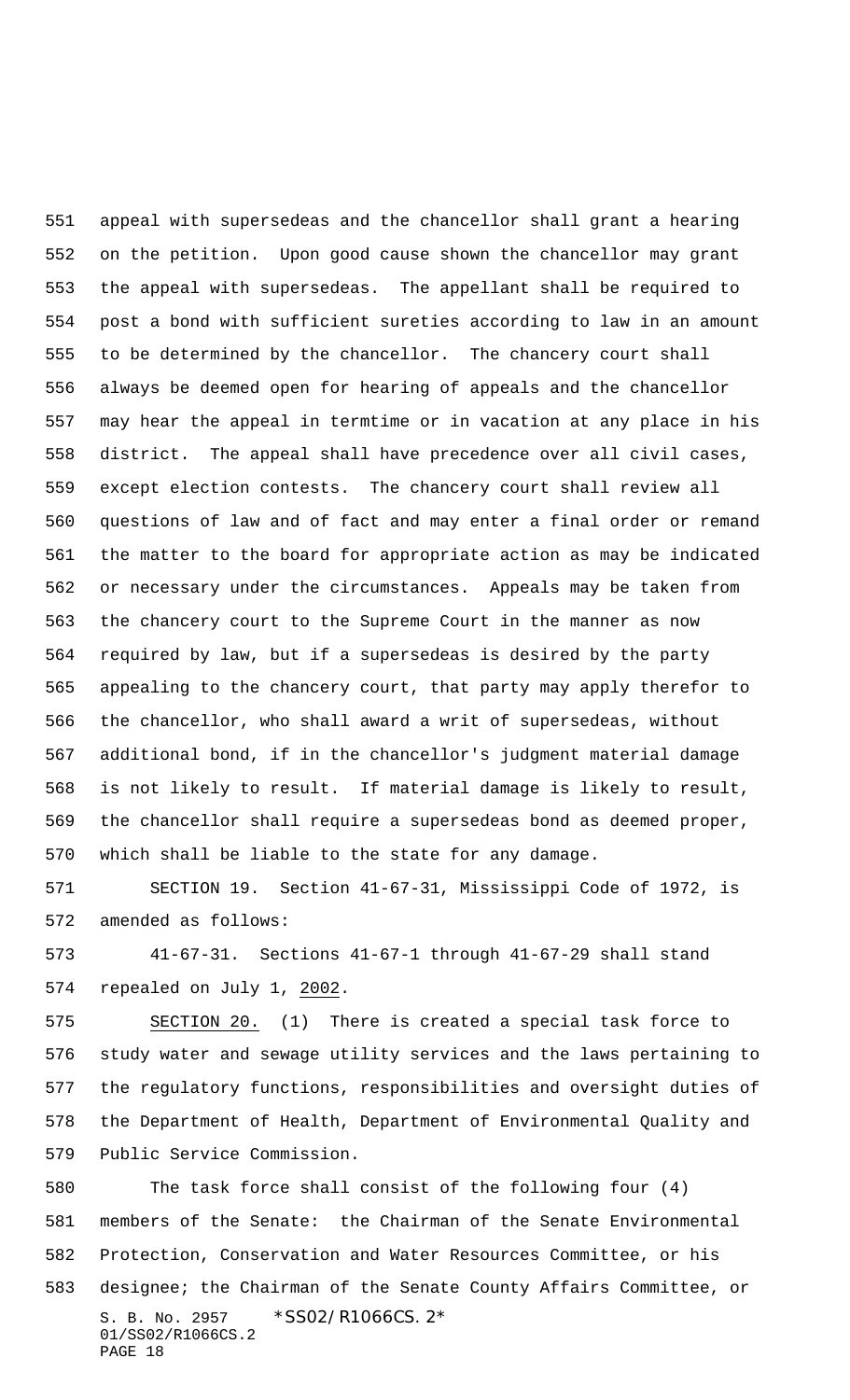his designee; the Chairman of the Senate Municipalities Committee, or his designee; and the Chairman of the Senate Public Utilities Committee, or his designee. The task force shall elect a chairman and a vice chairman from its membership.

 After appointment of the members, the task force shall meet on a date designated by the chairman of the task force at the New Capitol to organize the task force and establish rules for transacting its business and keeping records. A majority of the members of the task force shall constitute a quorum at all task force meetings. An affirmative vote of a majority of the members present and voting shall be required for actions taken by the task force. All members of the task force shall be notified in writing of all regular and special meetings of the task force, which notices shall be mailed at least five (5) days before the dates of the meetings.

 The task force may establish any subcommittees that it deems desirable to analyze issues and report to the task force with respect to any matter that is within the scope of this section.

 The task force shall make a written report of its findings and recommendations before January 5, 2002.

 In carrying out this section, the task force may utilize the services, facilities and personnel of all departments, agencies, offices and institutions of the state, including the state universities and the community and junior colleges.

 For attending meetings of the task force, each member shall be paid, from the Senate Contingent Expense Fund, per diem compensation in the amount authorized by Section 25-3-69, Mississippi Code of 1972, and a mileage allowance and an expense allowance in the amount authorized by Section 5-1-47, Mississippi Code of 1972. However, no per diem compensation, mileage allowance or expense allowance shall be paid for attending meetings of the task force while the Legislature is in session.